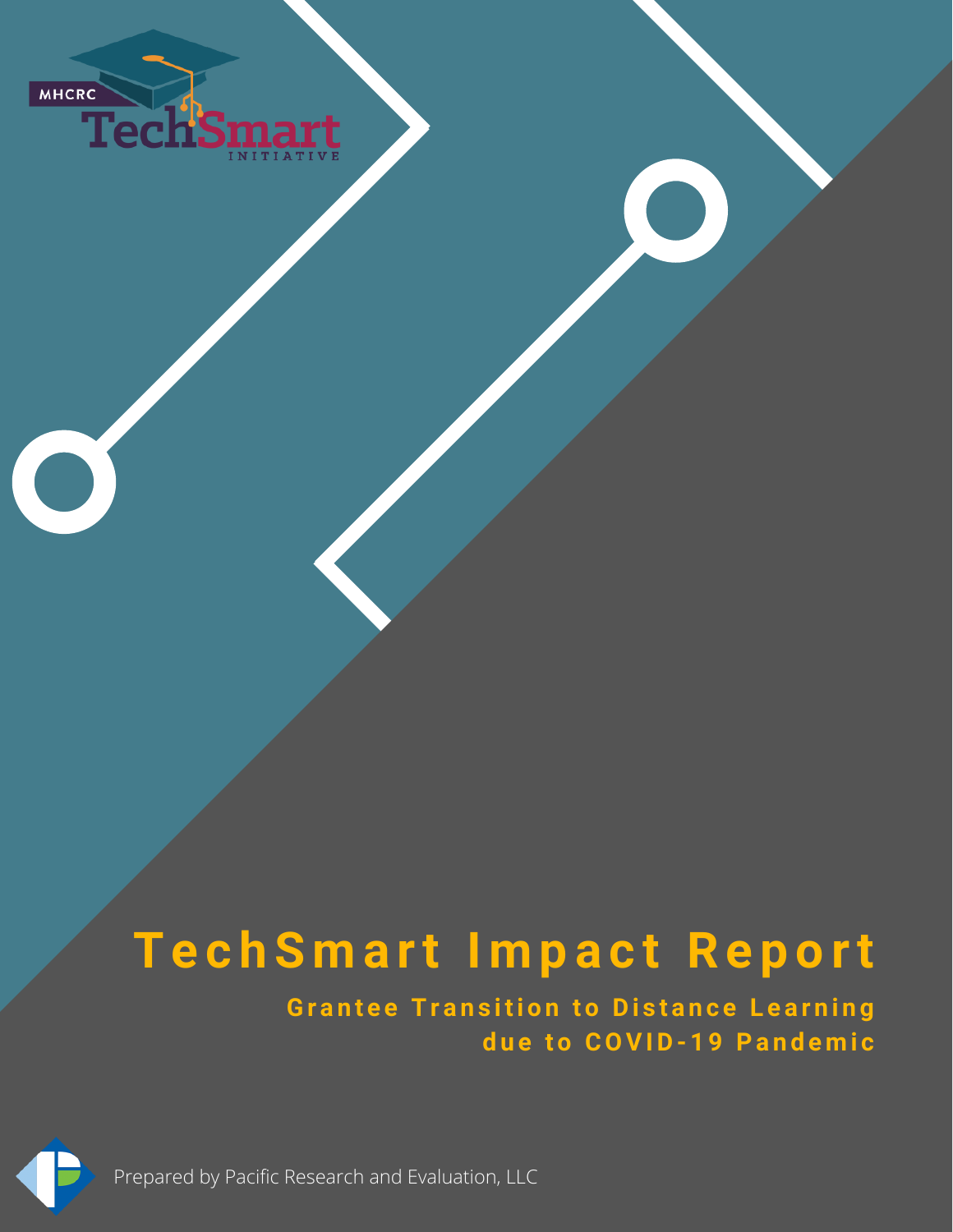## **Gr a n t e e Tr a n s iti o n to Distance Learning**

## EQUIPPED TEACHERS

## **TechSmart Teachers were Prepared**



Teachers had established Google classroom environments Teachers knew how to embed videos and links in classroom content

Teachers were able to use more sophisticated tools due to comfort level learning new technology

**PP** I felt very prepared to do Google classroom. We were already using it. I'm so grateful for the grant. The grades who were not in the grant couldn't get their students logged on, compared to 3-5 graders who already knew how.

**PP** The first cohort were the most technology savvy. They were seamless in their transition to distance learning. They were able to apply things that they had acquired through the trainings in TechSmart. They were working with the coach.

**-David Douglas SD**



### **TechSmart Teachers were Innovative**



**Teachers were able to not only move content online but facilitate group work and collaborative class discussions**



**Many interviewees described the switch to distance learning the "push" they needed to try new technology**



**District leadership observed TechSmart teachers were quick to provide support to non-TechSmart teachers**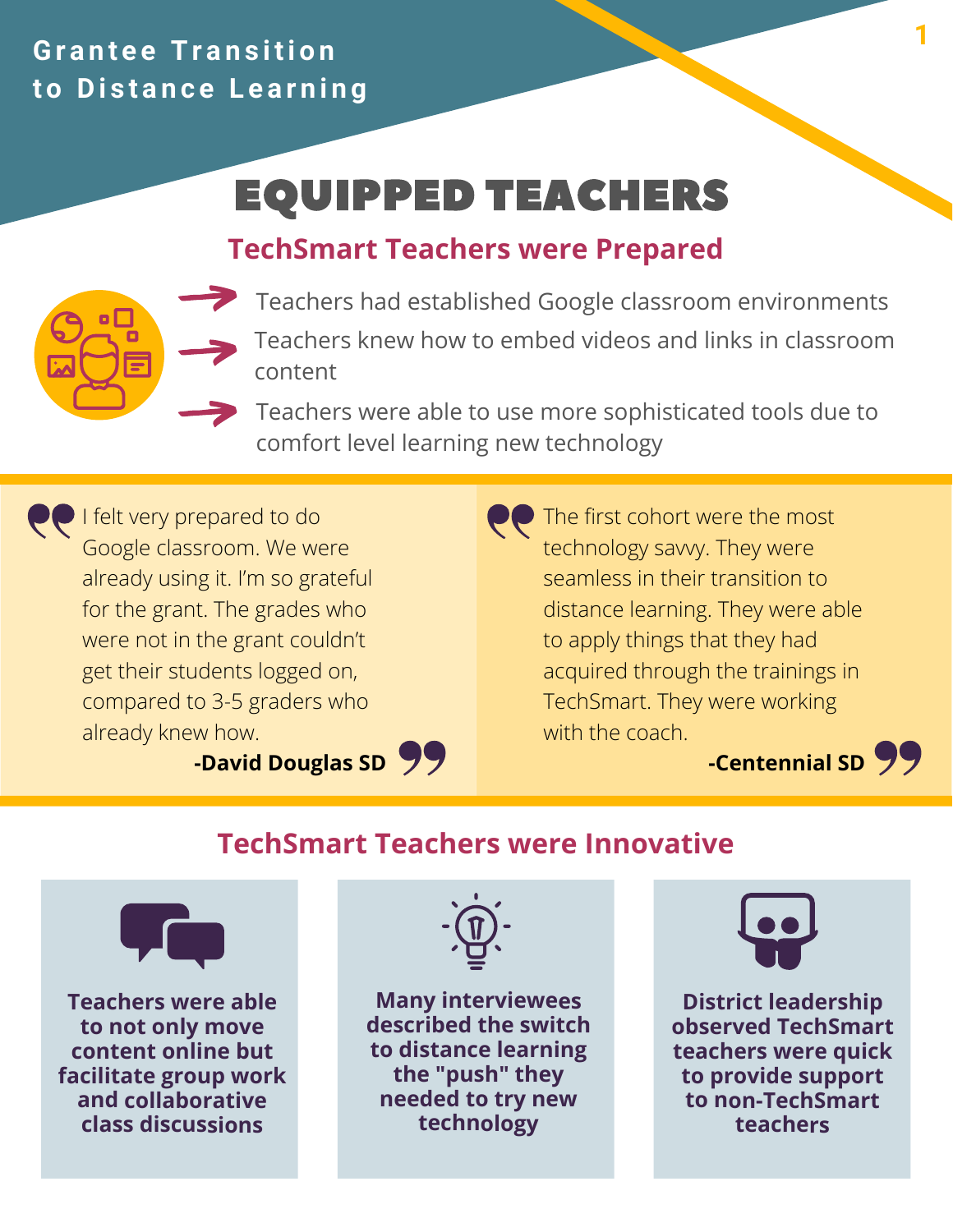## **Gr a n t e e Tr a n s iti o n to Distance Learning**

## EQUIPPED STUDENTS

**Teachers & District Leadership Reported:**

#### **Students knew how to log on**

**Students were familiar with Google classroom and SeeSaw**

**Students knew how to use Chromebooks**

*"*My students were already practiced at online instruction. Distance learning was not much different, except that my communication was through email or Microsoft Teams*"* **-Reynolds SD**

**PP** The biggest impact has been that TechSmart teachers have been a lot more ready to pivot to online learning because of their experience with tools... so students already knew how to use a lot of the things. They had already established reading support and communication with families.

**-Portland Public Schools**

It's been a somewhat easy technicalwise transition. I made sure that I was using things that the students already knew how to do... they were used to knowing how to do because they did it in class, and I didn't have to provide tutorials... That prior integration helped me make it a little smoother.

#### **-Gresham Barlow SD**

#### **Barriers to Distance Learning**



Not all students have equal access to reliable internet in their homes, contributing to the equity gap in some cases



Schools were focused on providing basic necessities and support to families, such as groceries, and had to balance many priorities



Parents and guardians were at differing skill levels with technology use and students had varied technology support at home